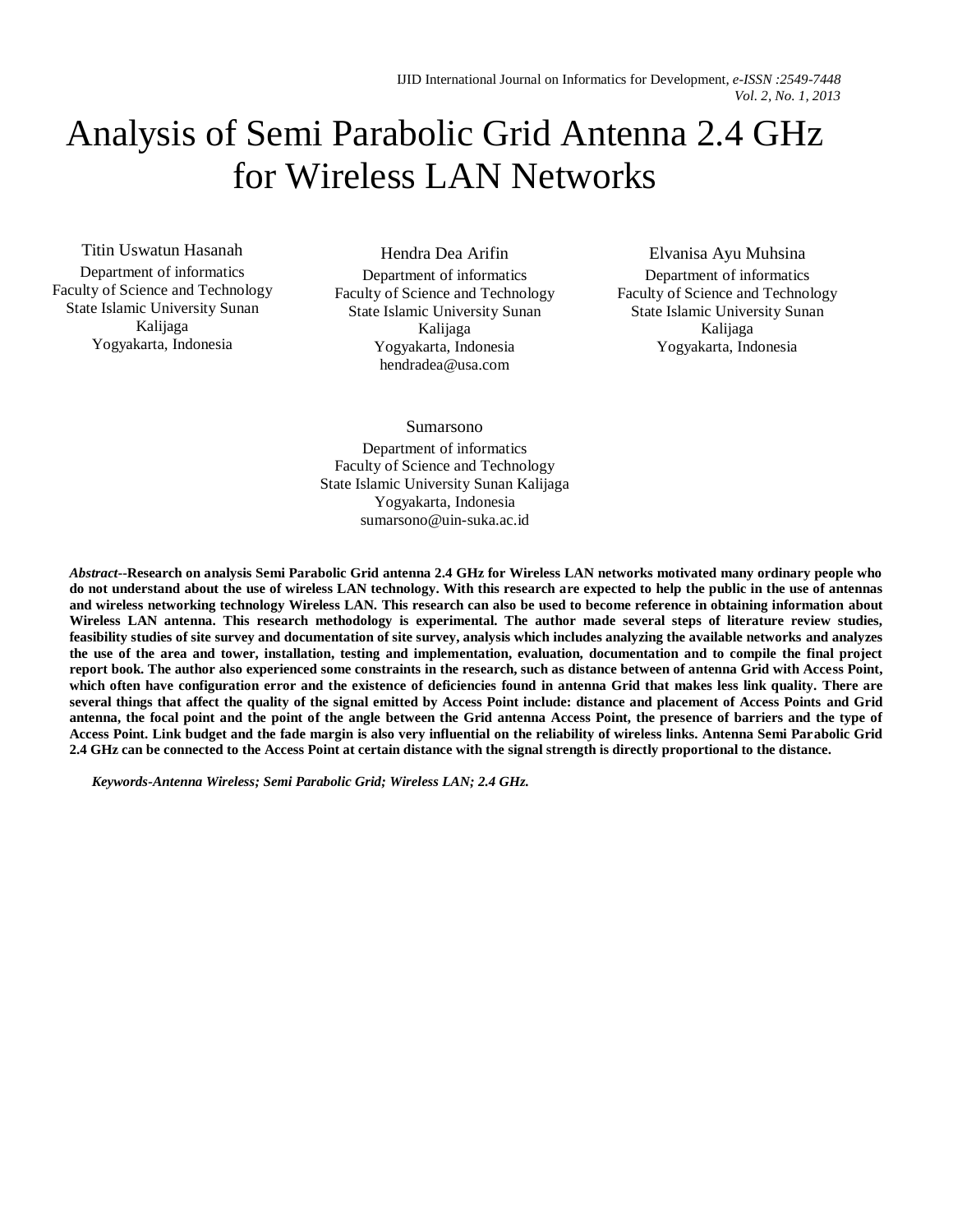## I. INTRODUCTION

Wireless LAN technology is increasingly developing along with the times. One tool that can be used for network development is a 2.4 GHz semi parabolic grid antenna. This research has never been done before, so it is very useful to complement previous research related to networks, especially wireless networks. Previous studies include the Vertical Collinear antenna, Satellite dish, Directional Parabolic, Circular Microsite, and Helix.

In this study, several processes were carried out to obtain the desired results, namely arranging a Semi Parabolic Grid antenna, with this antenna, the internet signal was able to be captured properly. Next, do an analysis of the Semi Parabolic 2.4 GHz antenna for Wireless LAN networks. Next, analyze the Semi Parabolic Grid antenna security.

WLAN is a local area network whose transmission media uses radio frequency (RF) and infrared, to provide a network connection to all users in the surrounding area. Area coverage can be spaced from classrooms to all other campuses or offices and different buildings [1].

The disadvantage of this mode is that the computer cannot communicate with computers using cables, besides, the range in this mode is limited to the distance between the two computers [2].

#### II. PURPOSE

This study aims to design and conduct Semi Parabolic Grid antenna analysis with 2.4 GHz which is used for Wireless LAN networks and will connect the internet network from the Training Center building with the PKSI building at State Islamic University Sunan Kalijaga Yogyakarta.

The results of this study are expected to be used as a first step in the use of wireless antenna technology so that the presence of these antennas can maximize internet usage for the University community

This research can also be used to provide convenience in obtaining information about Wireless LAN antennas.

#### III. METHODOLOGY

The methodology used in this study is the following steps

#### *A. Literature study*

Learn the concepts of the Semi Parabolic Grid antenna system and study the network configuration of Wireless LAN computers. With the literature review method and reading many references from books, the study was carried out by searching data on the internet and reading books about Semi Parabolic Grid antennas.

#### *B. Site survey*

Site Survey is a process carried out to map certain locations by determining the placement of wireless devices that are adapted to the nature, interference and radio

networks.

#### *C. Analysis*

The analysis carried out is about the available network, and analysis of whether the Wireless LAN network is used inside, outside the room, or both (inside and outside). Such considerations determine whether later it is necessary to provide additional antennas or if necessary provide a tower. If Wireless LAN is used outside the room with a long distance range and there is a lot of interference, it is recommended to use the tower so that the signal can be captured by the antenna properly.

## *D. Installation and testing*

Installing on client computers and server computers and testing Semi Parabolic Grid antennas at the research site, with assistance in the form of laptops / computers and software needed to measure the amount of signal produced by the antenna that has been printed on the laptop/ computer.

## *E. Implementation*

Implemented the Semi Parabolic Grid 2.4 GHz antenna, and Access Point with the materials and equipment needed to make the antenna. Equipment for implementation, both hardware and software has been mentioned in the previous sub-chapter. In the implementation phase, this refers to the stages of previous research, such as the stages of literature review, feasibility studies and analysis. From the results of documentation in the literature study process, feasibility studies and analyzes are used as material in this implementation stage.

# *F. Evaluation*

Evaluate and conclude the measurement results from the study. At this evaluation stage, it starts from the beginning of the research stage (Literature Study) to the final stage (Testing). The results of the evaluation will be explained in the Discussion and Conclusion chapter.

#### *G. Documentation*

In each stage of the research documentation must be carried out so that when the research has been completed it can be reviewed on the stages of research through the documentation.

#### IV. RESULT AND DISCUSSION

# *A. Overview of PKSI*

The Computer and Information System Center (PKSI) is an institution that is responsible for websites and work units which are included in the scope of the Kusuka Gate, which forms online information offerings from State Islamic University Sunan Kalijaga Yogyakarta.

#### *B. Overview of Training Center*

The Training Center (CT) which is now a University Hotel is one of the Business Units developed by State Islamic University Sunan Kalijaga Yogyakarta. This hotel is

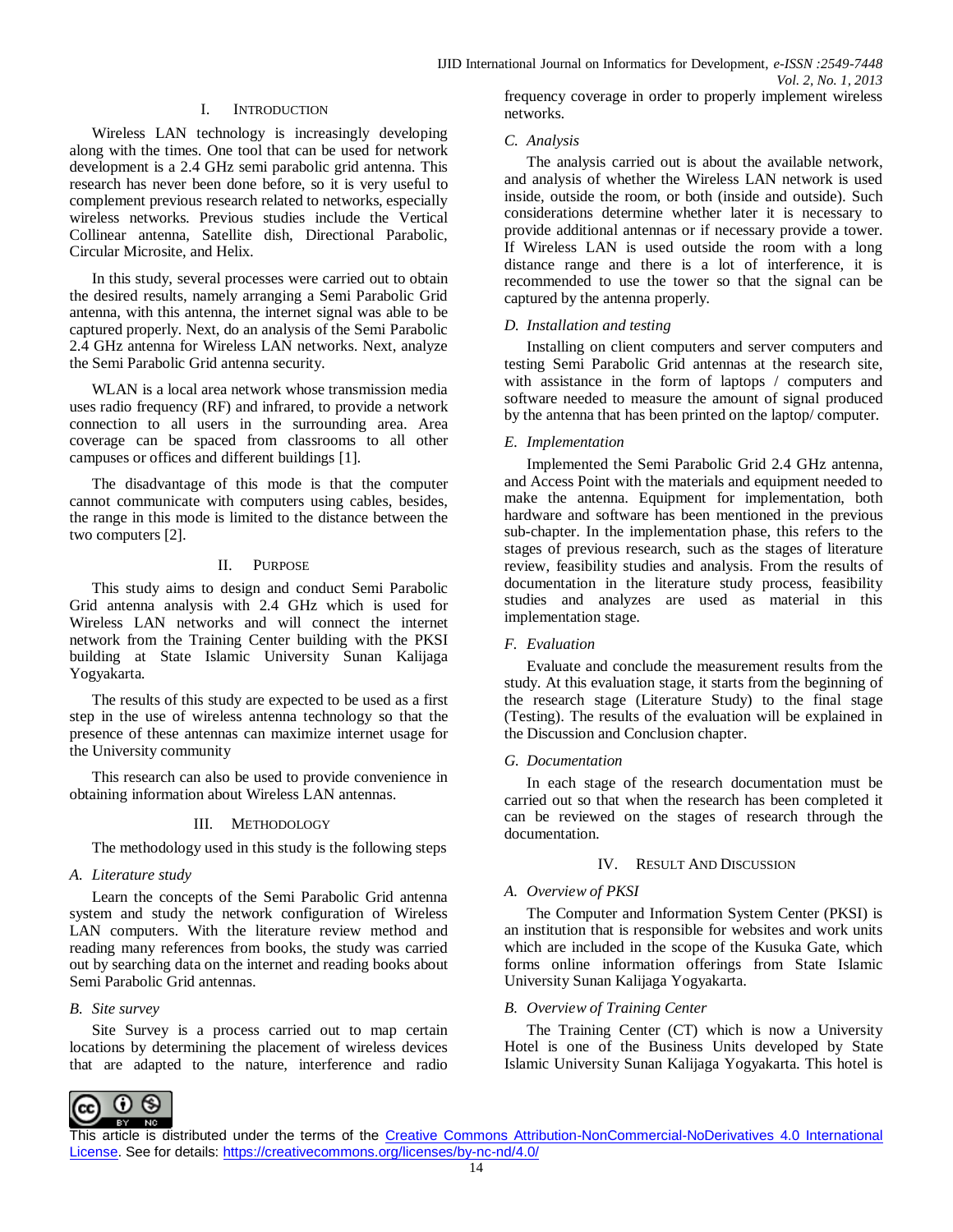located in Sambilegi, Maguwoharjo, Sleman, about 6 kilometers from PKSI.

- *C. Planning and implementation of WLAN networks*
	- Location survey
	- Select wireless equipment
	- Determine the mode
	- Consider the real conditions
- *D. Configuring Access Points*

The access point used in writing is TP-LINK 108M Wireless Access mode No: TL-WA601G with the following specifications:

- Standards: IEEE 802.3, 802.3u, 802.11b and 80211g
- Ports: 1 RJ5 supporting ports 10 / 100M Auto-Negotiation and Auto MDI / MDIX.
- Frequency: 24-2.4835 GHz
- Gain: 4 dBi
- Radio Data Rate: 108/54/48/36/24/18/12/9 / Mbps or  $11/5.5/2/1$  Mbps (auto rate capable)
- Modes: AP / AP Client / AP + Bridge / Repeater / Universal Repeater
- $\bullet$  Modulation: OFDM / DBPSK / DQPSK / CCK
- LEDs: POWER, SYSTEM, LAN, WLAN
- Operating Temp: 0oC-40oC (32oF-104oF)
- Operating Humidity: 10% -95% RH, Noncondensing
- Dimensions (W x D x H):  $6.5 \times 4.25 \times 1.1$  in (165 x) 108 x 28 mm) (without antenna)
- DHCP server
- Supports WPA
- User friendly installation software
- Configuration can be done via the network using a browser (web based)
- 1 port Ethernet for connection to LAN
- The indicator is an LED light to show power status, WLAN link, System link and LAN link
- Reset button to restore to default settings
- *E. Grid Antenna and radio link configuration*

Grid antenna and radio link device configuration starts from the radio link device settings. The default parameters used in radio link settings include:

- IP address 192.168.0.22
- Subnet mask 255.255.255.0



- Gateway 192.168.0.22
- Primary DHCP Port Wireless
- Configuration Port Both (Ethernet & Wireless)
- Administrator Password: public (case sensitive)
- User password: public (case sensitive)
- Authentication type: open key
- WEP keys None
- WEP Algorithm Disabled
- ESSID Any
- BSSID 0000000000
- Preamble Long
- Operating Channel: Country specific
- Regulatory Domain: Country specific
- *F. Client setup*

After configuring the Access point, wireless antenna and radio link, the next step is to test the connection to the Access point. Client equipment at this writing are:

- Laptop or computer
- Wireless antenna along with the radio
- Hub or switch
- UTP and RJ-45 cables
- Power cable

The wireless antenna will be the client of the Access point. The wireless antenna will be connected to a hub / switch, and from the hub or switch will be connected via a LAN to several computers.

The steps taken in the client setup are as follows:

- Arrange a wireless antenna, radio link, hub / switch, laptop / computer (must be more than one computer) into a LAN network.
- After forming the LAN network, log in to the simple monitor on the radio link.
- In the Site Survey link, select Infrastructure Mode. Click Select from Available Access points and Refresh.
- After refreshing, select ESSID, which corresponds to the Access point that was set before, click 2 times.
- IP address settings on each computer, fill it with IP address Access point, namely 190.10.10.xxx, Subnet mask255.255.255.0, Gateway 190.10.10.1 and DNS server 172.16.4.10. The IP address of each computer must be different, for example if the LAN consists of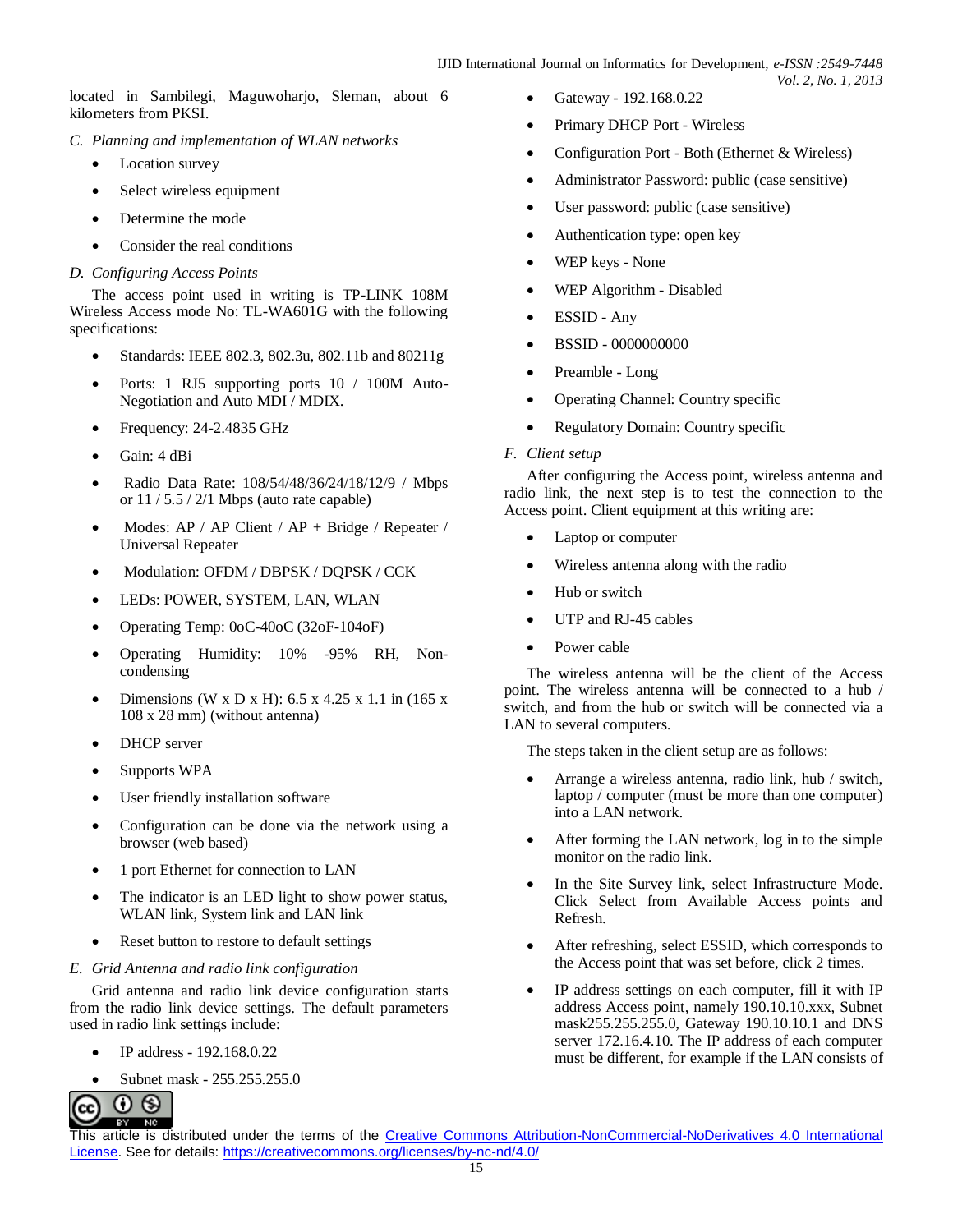2 computers, it can use IP addresses 190.10.10.10 and 190.10.10.11

- After setting the IP address, then enter the browser and a login menu will appear.
- Fill in the login column with the username and password as registered on the Access point.
- The client is connected to the Access point.

# *G. Perform network testing*

After configuring the Access point, the Grid antenna and Link radio and the last one to setup the client, network testing will now be performed. There are several scope of tests carried out by the author.

- *1) Scope 1*
- Access points and their servers, laptops or PCs are used for testing, and Grid antennas are in one room without a barrier.
- Signal strength or Link Quality that can be captured by Grid antennas ranges from 85% to 100%. It can be concluded that the signal quality is very good.
- The distance of the Access point with Grid antenna ranges from 2 to 5 meters
- There has been no interference from other Access points. This means that the Access point signal that can be captured by the Grid antenna is only the Access point TP\_LINK-D6D45A (the name of the Access point used in the research process)
- *2) Scope 2*
- Access points and servers, laptops or PCs used for testing, and Grid antennas are not in one room, but they are still in a straight line (without obstructions) between the Access point and the Grid antenna.
- Signal strength or Link Quality that can be captured by Grid antennas ranges from 50% to 85%. It can be concluded that the signal quality is good.
- Distance of Access Points with Grid antennas ranges from 6 to 10 meters.
- Interference from other Access points has been caught, namely the Access point found in PKSI, namely PKSI-UIN Sunan Kalijaga.
- *3) Scope 3*
- Access points and servers, laptops or PCs used for testing, and Grid antennas are in different rooms (Access points are in the research room while Grid antennas are outside the research room). Between the Access point and the antenna, the Grid is not in a straight line, obstructed by the wall, there is interference and hit the corner of the barrier.
- Signal strength or Link Quality that can be captured by Grid antennas ranges from 10% -40%. It can be concluded that signal quality is not good
- The distance of the Access point with Grid antennas ranges from 10 to 15 meters
- Interference from other Access points has been caught, namely the Access point found in PKSI, namely PKSI-UIN Sunan Kalijaga.

## *4) Scope 4*

If the Grid antenna is placed over a distance of 15 meters to a maximum limit of 10 km, with a note that there are no obstacles or interference and are on a parallel line, the signal strength or Link Quality is still capable of reaching 50% - 70%. However, if the Grid access point and antenna are blocked by walls, buildings, or trees, there is interference and are not on a parallel line with a distance of more than 15 meters, we can be sure the signal quality or Link Quality will only reach 7% -15% or not even there is a signal at all (0%). Link Quality can be seen in the simple Monitor Air Bridge software.

From some scope of network testing carried out by the author, there are several things that affect the quality of signals that can be captured by Grid antennas. Things that affect include:

- Judging from the first scope of network testing, the signal quality that can be captured by the Grid antenna is very perfect, which is 100%. In this scope there is no interference, and there is no barrier between the Access point and the Grid antenna with a range of distances of 2 to 5 meters. This means that if the Access point and the Grid antenna are in a straight line in the same space, there is no interference or barrier, we can be sure the signal quality is at the point of perfection.
- While in the second scope of network testing, between the Access point and the Grid antenna is not in one room so there is a distance between the two, which is 6 to 10 meters. Even though it is not in one room, but between the Access point and the Grid antenna it is still in a straight line without any obstacles. In this scope, signal quality begins to decline, from 85% -100% to 50% -85%. This decrease in signal quality is caused by the distance between the Access point and the Grid antenna and the interference from other Access points. The farther the distance of the Access point with the Grid antenna, the signal strength will also decrease.
- In the scope of the three network tests there are three points that cause the signal quality to drop dramatically. These points include:
	- Between the access point and the antenna, the grid is not focused, meaning they are not in a straight line.

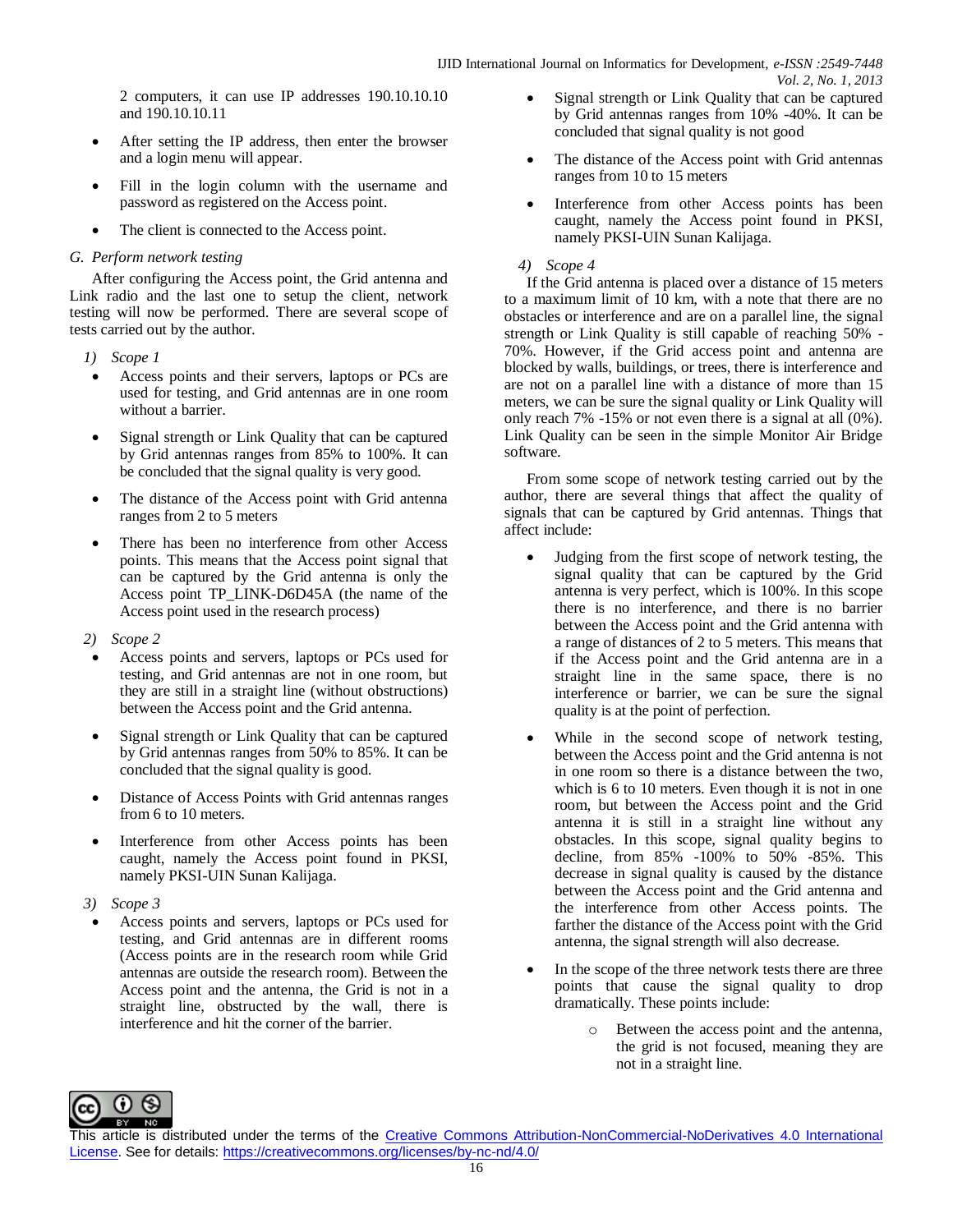- o Placement of Access points with Grid antennas with distances that are more distant compared to the first scope and scope of both network testing.
- o There has been interference from other Access points other than the Access point used in the study
- In the last scope, the point is that the Grid antenna can reach maximum signal strength as long as it meets 3 criteria, namely there is no interference, the Access point and antenna are in a straight line and the last is no barrier. In addition, the distance factor also affects signal strength.
- The type of access point also greatly affects signal strength. Famous Access point brands certainly have better quality than Access points that are not yet well-known. There are some disadvantages of Grid antennas found in the process of testing the network.

# *H. Access Point and Semi Parabolic Grid Antenna Installation*

Whereas the installation of the Semi Parabolic Grid Antenna is done in steps like the following:

- Microwave Antennas Parabolic and Loop Grids and Yagi types need to be assembled because they consist of a number of components, different from the types of Patch Panel, Panel Sector or Omni Directional.
- Assemble the antenna according to the instructions (manual) and construction drawings included.
- Tighten all nuts and bolts including connectors and especially reflectors.
- Microwave Antennas are very sensitive to changes in focus, so when the antenna assembly looks as well as possible the focus of the horn reflector (driven antenna), a slight change in focus will have broad effects such as changes in gain (db) of the antenna.
- Some Parabolic Grid antenna types have an extender rod that can change the location of the reflector's focus to the horn so that the required gain can be set.
- Installing pipes in accordance with the specified location during the site survey.
- Check all cable connections and connectors including lightning protection if available.
- Install the antenna neatly and correctly, aim it using a compass and GPS according to the location of BTS on the map.
- Install the cable and trim it temporarily, do not let the weight of the cable become the load of the connector connection and interfere with the pointing and position of the antenna.

 In installing cables in the tower / pipe, do not have a potential bending position into the accumulation of rainwater, in such a way that free rain water falls down.

# *I. Security features*

In this study, there are several points of security features that are applied to Access points, including:

- Use a username and password when configuring Access points using a web browser. This is done so that the Access point configuration can only be done by an administrator who knows the Access point username and password.
- In the Wireless Security feature contained in the Access point there are several options, namely by using WEP, WPA / WPA2, WPA-PSK / WPA2- PSK. Because security on the radio link uses WEP on key 4 in 128 bits, security in the Access point also uses WEP on key 4 at 128 bits.
- Change the SSID that is on the Access point, because only the client has the right SSID that can communicate with the Access point.
- Activate the Wireless MAC Address filtering feature. Although in terms of scalability this is not effective because the Access point also has limited space to accommodate a number of MAC addresses that must be filtered.
- The server used in the Access point also uses security, such as registering a user using a password, so that only users who have registered their MAC Address and IP address can access the Access point.

# V. CONCLUSION

Some conclusions can be drawn from research on the use of Semi Parabolic Antennas on the 2.4 GHz Grid for Wireless LAN networks, including:

There are several things that affect the quality of signals emitted by an Access point that can be captured by Grid antennas, including:

- Distance and placement between Access points and Grid antennas
- There is interference from other Access points
- Type or brand of Access point
- The focus point and placement point between the Access point and the Grid antenna
- There is no barrier between the Access point and the Grid antenna.
- Link budget and fade margin

The Semi Parabolic Grid 2.4 GHz antenna compared to other wireless antennas has an excess range that is in a vertical position and a large beam in a horizontal position. In

 $\odot$   $\odot$ cc BY NO